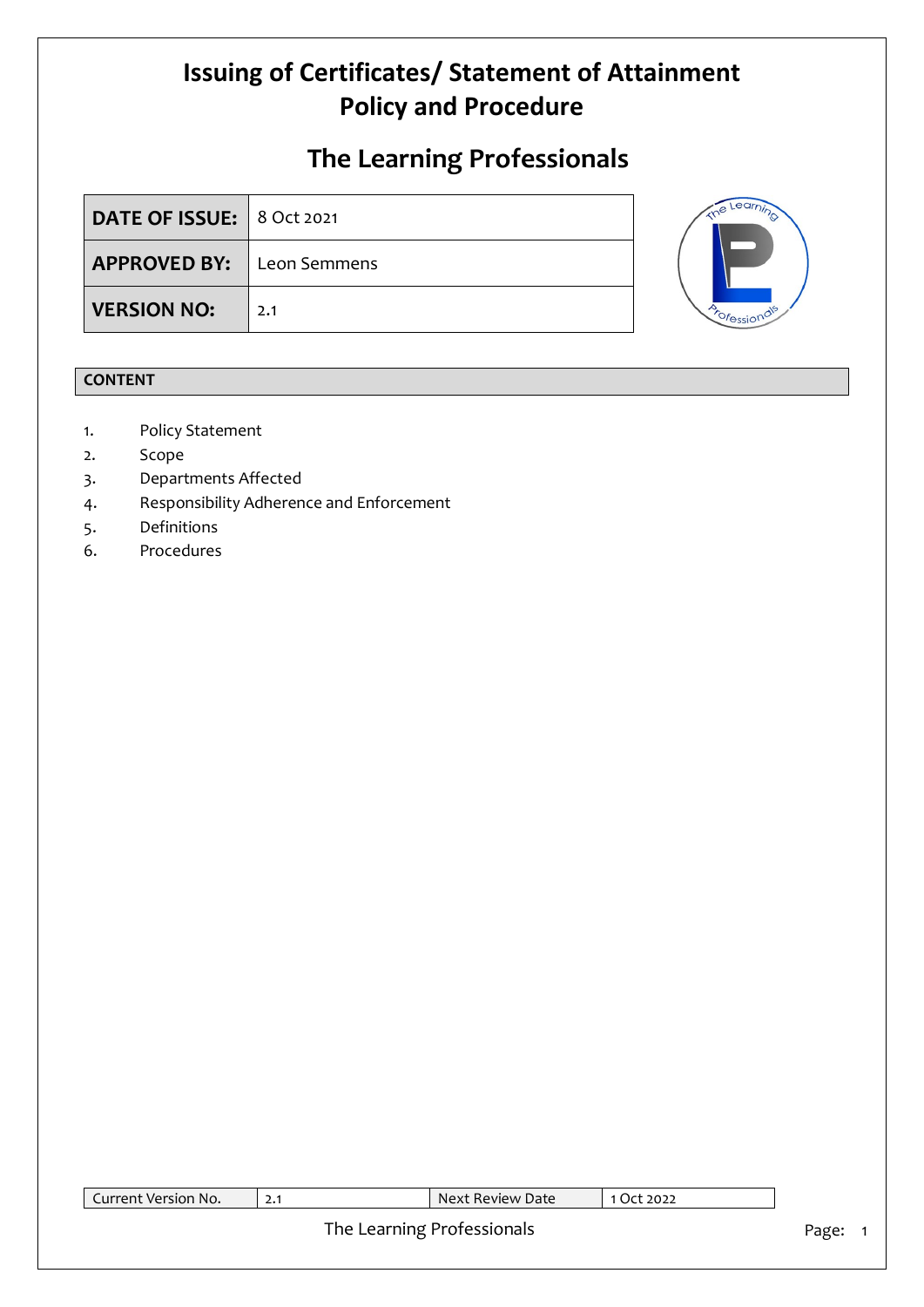#### **1. POLICY STATEMENT**

The purpose of this policy is to ensure that students are issued with a certificate and/or statement of attainment in a timely manner and accurately to the student's completion/s and comply with AQF issuance policy.

This policy is made available to all stakeholders on The Learning Professionals website.

### **2. SCOPE**

The Issuing of Certificates/ Statement of Attainment policy applies to all students enrolled in and studying VET courses at The Learning Professionals.

#### **3. DEPARTMENTS AFFECTED**

This Policy applies to Student Support and all Training Departments.

#### **4. RESPONSIBILITY, ADHERENCE AND ENFORCEMENT**

The CEO is responsible for this policy ensuring staff are aware of requirements in issuing Certificates and or Statement of Attainment.

The RTO Manager is responsible for the implementation of this policy.

The Student Support Staff are responsible for the application of this policy.

#### **5. DEFINITIONS**

| Course                         | A vocational qualification offered by The Learning Professionals            |
|--------------------------------|-----------------------------------------------------------------------------|
| Certificate                    | A document issued by The Learning Professionals when a student has met      |
|                                | all the criteria to be awarded a qualification as specified in the relevant |
|                                | training package or VET accredited course.                                  |
| <b>Statement of Attainment</b> | A list of one or more units or modules that a student has studied and       |
|                                | gained a competent result in.                                               |
| <b>USI</b>                     | A USI is an individual education number for life which is made up of ten    |
|                                | numbers and letters. It gives students an online record of their VET        |
|                                | training undertaken in Australia.                                           |
| <b>AQF</b>                     | Australian Qualifications Framework. The AQF is the national policy for     |
|                                | regulated qualifications in Australian education and training. It           |
|                                | incorporates the qualifications from each education and training sector     |
|                                | into a single comprehensive national qualifications framework.              |

| Novi<br>2022<br>Review Date<br>urrent.<br>* Version No.<br>ю<br><u></u> |
|-------------------------------------------------------------------------|
|-------------------------------------------------------------------------|

#### The Learning Professionals **Page: 2** Page: 2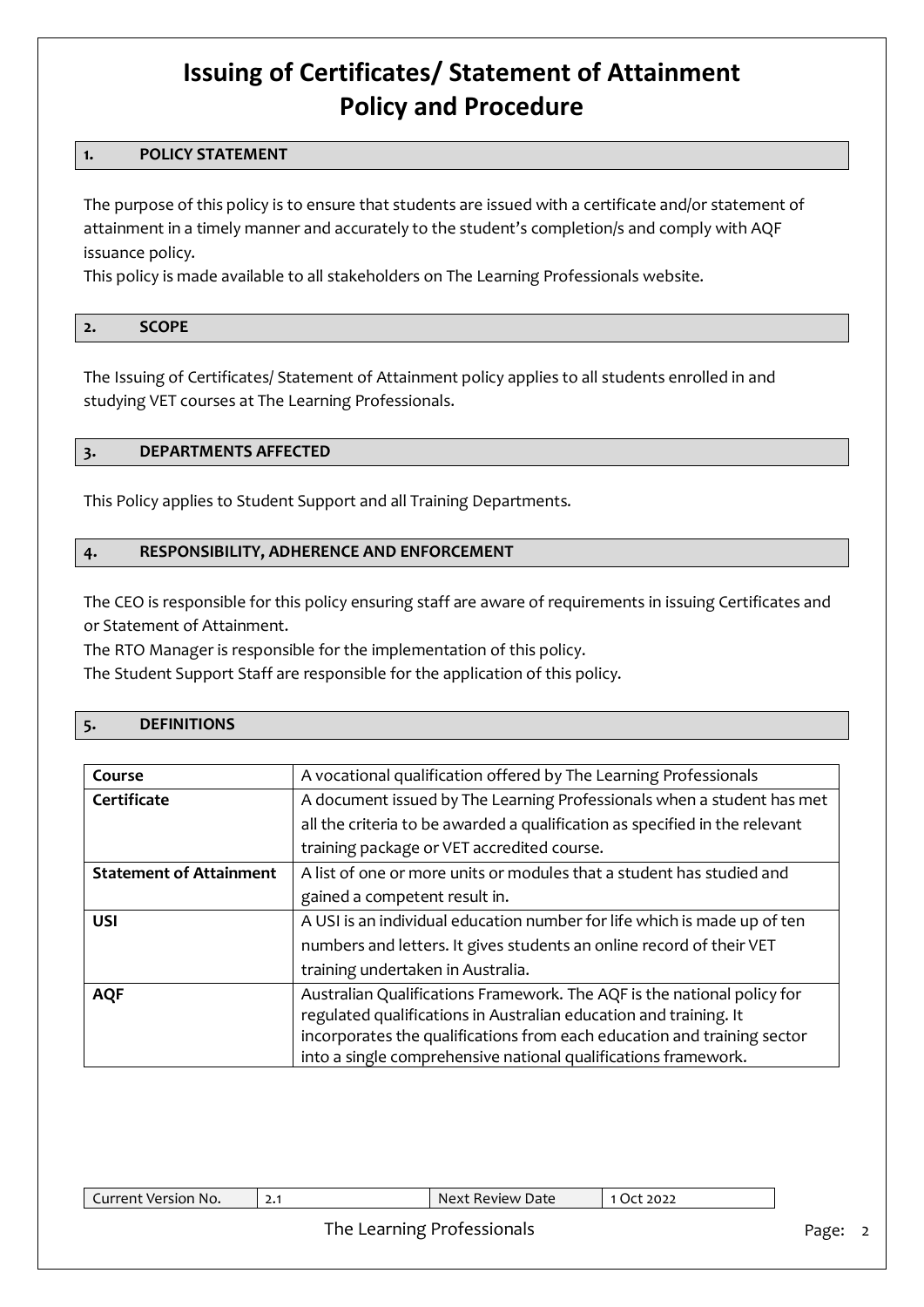#### **6. PROCEDURES**

- 6.1 The Learning Professionals issues AQF certification documentation only to a student whom it has assessed as meeting the requirements of the qualifications or Units of Competency as specified in the relevant training package or VET [vocational education and training] accredited course.
- 6.2 AQF certification documentation issued by The Learning Professionals from VETtrak meets the requirements of Schedule 5 of the Standards for RTOs.
- 6.3 The Learning Professionals ensure that:
	- 6.3.1.1 AQF certification documentation is issued to a student within 30 calendar days of the student being assessed as meeting the requirements of the training product if the training program in which the student is enrolled is complete, providing all agreed fees the learner owes to The Learning Professionals have been paid.
	- 6.3.1.2 All Records of student AQF certification documentation is maintained by the Learning Professional in accordance with the requirements of Schedule 5 and are accessible to current and past students.
- 6.4 If a student withdraws prior to completion of a program, packaging rules of the course must be referenced to determine if student meets minimum packaging rules for certification and if not, issued with Statement of Attainment of completed units.
- 6.5 The Learning Professionals ensures that it will not issue AQF certification documentation to an individual without being in receipt of a verified Student Identifier for that individual unless an exemption applies under the *Student Identifiers Act 2014.*
- 6.6 If students are granted an exemption from the requirement of having a USI:
	- 6.6.1.1 Students will not be able to obtain an authenticated VET transcript (or an extract of a VET transcript) through their USI account which provides consolidated information about any VET courses, modules or units of competency undertaken since 1 January 2015.
	- 6.6.1.2 Their transcript will not include information on any VET study they did while they had the exemption if they decide to get a USI in the future, they won't be able to provide their transcript to their RTO which may assist with enrolments and credit transfers.
- 6.7 Where an USI exemption is granted, The Learning Professionals will inform the student prior to either the completion of the enrolment or commencement of training and assessment, whichever occurs first, that the results of the training will not be accessible through the Commonwealth and will not appear on any authenticated VET transcript prepared by the Registrar; and
- 6.8 The Learning Professionals ensures the security of Student Identifiers and all related documentation under its control, including information stored in its student management systems.
- **6.9 Process**

| Current Version No. | 2.1 | Next Review Date           | 1 Oct 2022 |       |
|---------------------|-----|----------------------------|------------|-------|
|                     |     | The Learning Professionals |            | Page: |